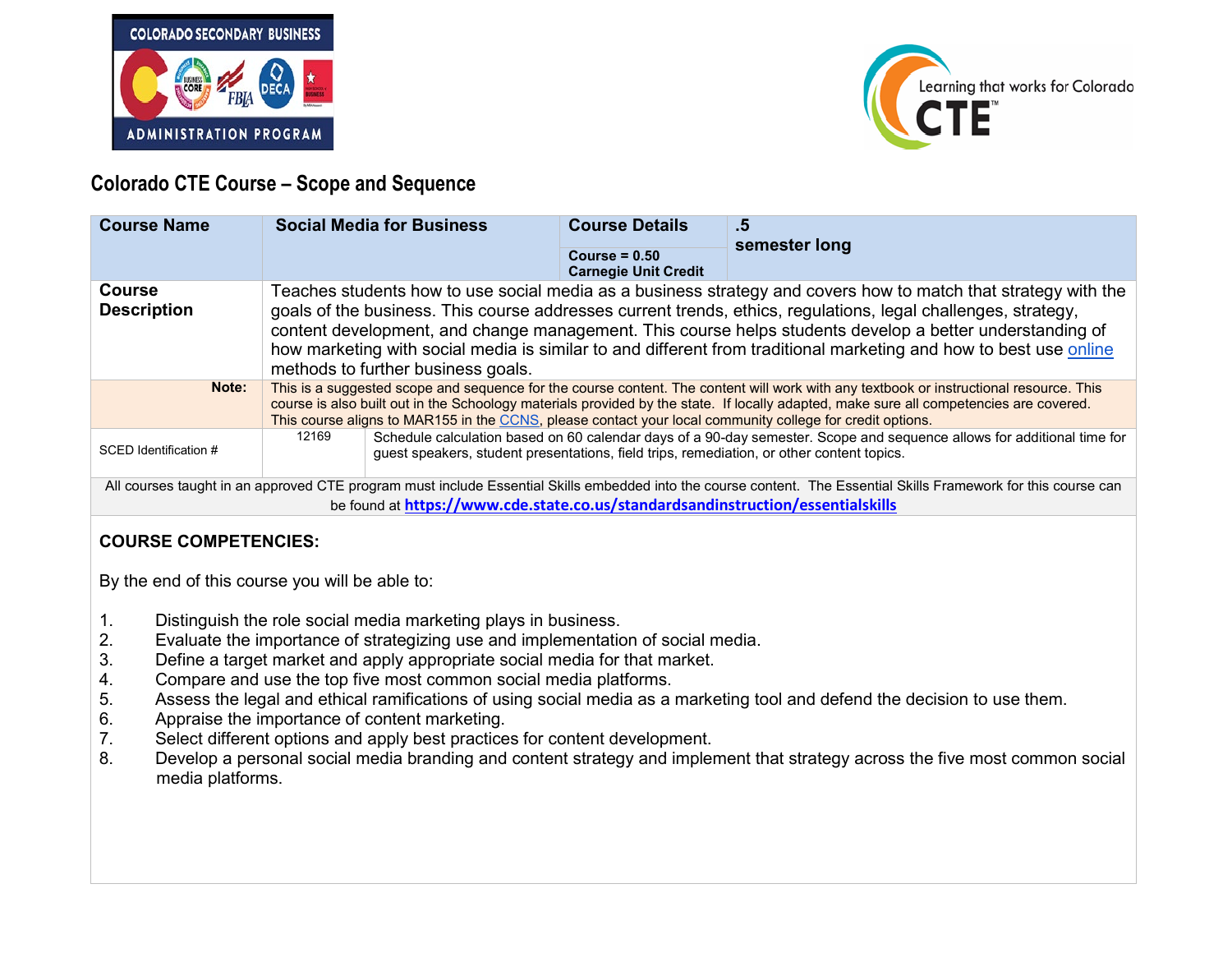



| Suggested Course Outline (This course is also built out in the State Schoology account.)             |                                       |                                                                                                                                                                       |                                                                                            |                                                                                                                                                                                                                                                                                                                                                                                                                                                                                                                                      |                                                                                                             |
|------------------------------------------------------------------------------------------------------|---------------------------------------|-----------------------------------------------------------------------------------------------------------------------------------------------------------------------|--------------------------------------------------------------------------------------------|--------------------------------------------------------------------------------------------------------------------------------------------------------------------------------------------------------------------------------------------------------------------------------------------------------------------------------------------------------------------------------------------------------------------------------------------------------------------------------------------------------------------------------------|-------------------------------------------------------------------------------------------------------------|
| <b>Instructional Unit</b><br>Topic                                                                   | Suggested<br>Length of<br>Instruction | <b>CTE or Academic</b><br><b>Standard Alignment</b>                                                                                                                   | Competency /<br>Performance<br>Indicator                                                   | Outcome / Measurement                                                                                                                                                                                                                                                                                                                                                                                                                                                                                                                | <b>CTSO</b><br>Integration                                                                                  |
| Introduction to<br>social media and<br>how it has<br>changed<br>marketing over the<br>past 10 years. | 1 week                                | Identify trends in<br>social-media space                                                                                                                              | Distinguish the role<br>social media<br>marketing plays in<br>business.                    | Understand the social<br>$\bullet$<br>media environment<br>Compare and contrast other<br>$\bullet$<br>traditional forms of<br>marketing                                                                                                                                                                                                                                                                                                                                                                                              | FBLA: Social<br>Media<br>Campaign,<br>Advertising<br>DECA:<br>Integrated<br>Marketing<br>Campaign<br>events |
| <b>Real-time social</b><br>media and its<br>impact on<br>business.                                   | 2 weeks                               | Quantify contribution of<br>social media (metrics<br>and goals, finding what<br>is good, measuring and<br>adjusting on the fly,<br>reporting and sharing<br>insights) | Evaluate the<br>importance of<br>strategizing use<br>and implementation<br>of social media | Apply the Objective-First<br>$\bullet$<br>Marketing Framework to<br>develop a campaign<br>strategy<br>Choose KPIs that<br>$\bullet$<br>correspond to marketing<br>objectives.<br>Select channels and tactics<br>$\bullet$<br>for audience and marketing<br>objectives.<br>Create appropriate<br>benchmarks.<br>Differentiate between<br>$\bullet$<br>single-channel,<br>multichannel, and omni-<br>channel marketing.<br><b>Examine marketing</b><br>$\bullet$<br>objectives that<br>organizations can meet<br>when they incorporate | FBLA: Social<br>Media<br>Campaign<br>DECA:<br>Integrated<br>Marketing<br>Campaign<br>events                 |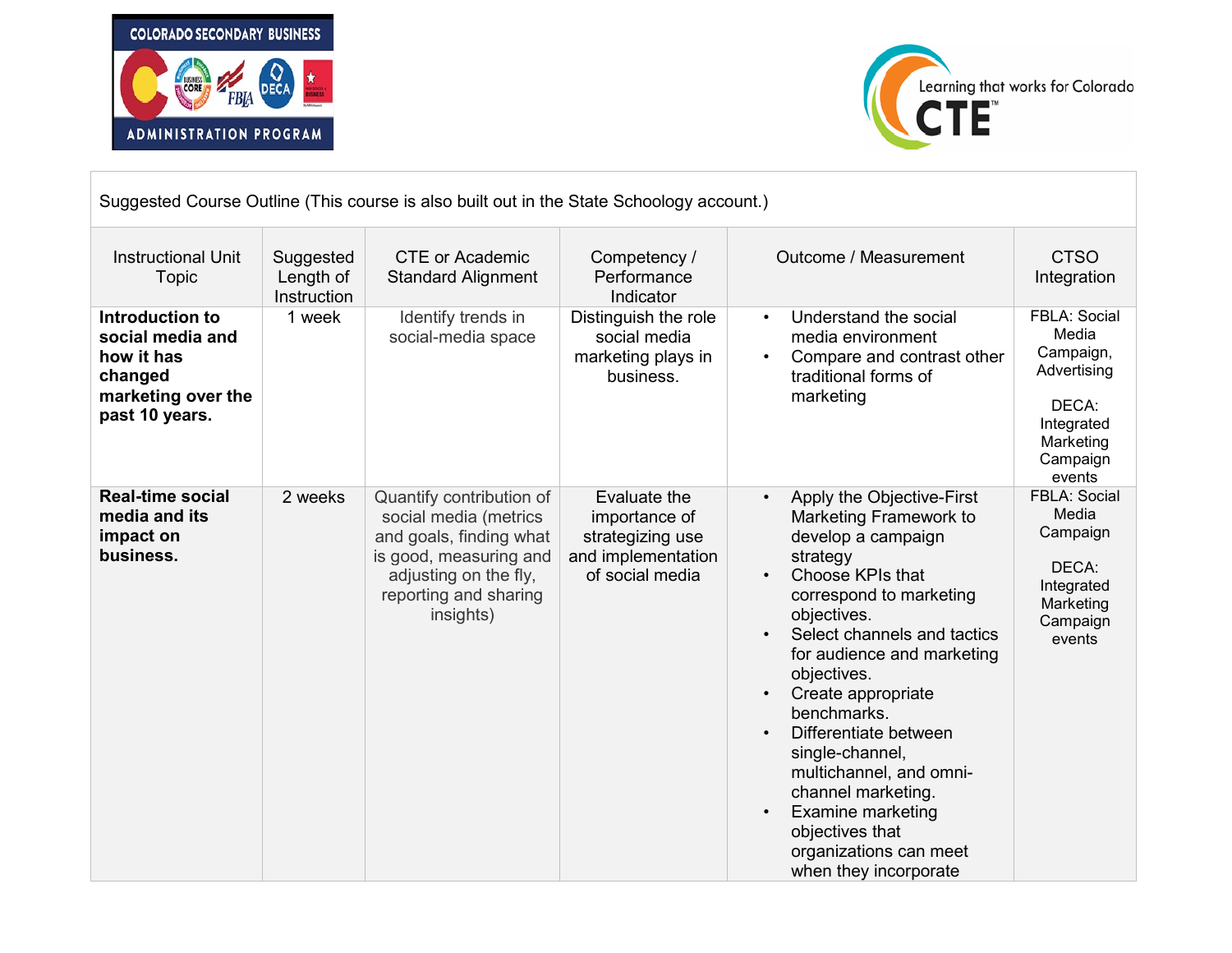



|                                                                              |         |                                                                                                        |                                                                                                                                                | social media in their<br>marketing mix.                                                                                                                                                                                                                                                                                                                                                                                                                                |
|------------------------------------------------------------------------------|---------|--------------------------------------------------------------------------------------------------------|------------------------------------------------------------------------------------------------------------------------------------------------|------------------------------------------------------------------------------------------------------------------------------------------------------------------------------------------------------------------------------------------------------------------------------------------------------------------------------------------------------------------------------------------------------------------------------------------------------------------------|
| <b>Target market</b><br>identification for<br>social media.                  | 2 weeks | Develop social media<br>plan                                                                           | Define a target<br>market and apply<br>appropriate social<br>media for that<br>market                                                          | FBLA: Social<br>Leverage data tools to<br>$\bullet$<br>Media<br>gather information about<br>Campaign,<br>your customers.<br>Advertising<br>Effectively communicate a<br>$\bullet$<br>brand's value<br>DECA:<br>Integrated<br>proposition to a target<br>$\bullet$<br>Marketing<br>customer<br>Campaign<br>Understand and recognize<br>$\bullet$<br>events<br>the differences in market<br>segments.                                                                    |
| Social media<br>platforms.                                                   | 2 weeks | Develop an integrated<br>approach for social<br>media content creation                                 | Compare and use<br>the top five most<br>common social<br>media platforms                                                                       | <b>FBLA: Social</b><br>Discover options on various<br>$\bullet$<br>Media<br>social platforms.<br>Campaign<br>Structure and segment ad<br>$\bullet$<br>campaigns, target<br>DECA:<br>customer groups, and<br>Integrated<br>analyze performance on<br>Marketing<br>social channels.<br>Campaign<br>Explain the trade-offs<br>$\bullet$<br>events<br>between reach and<br>precision in targeting, and<br>discover factors that impact<br>overall cost and<br>performance. |
| <b>Ethics and legal</b><br>concerns for<br>businesses using<br>social media. | 1 week  | Foster an understanding<br>and appreciation of ethics<br>and ethical principles<br>using social media. | Assess the legal<br>and ethical<br>ramifications of<br>using social media<br>as a marketing tool<br>and defend the<br>decision to use<br>them. | FBLA: Social<br>Analyze code of ethics from<br>$\bullet$<br>Media<br>the top most common social<br>Campaign,<br>media platforms.<br>Advertising,<br>Develop new policies and or<br>$\bullet$<br><b>Business</b><br>procedures to each of the<br>Ethics, Business<br>Law<br>top 5 platforms.<br><b>DECA: Business</b><br>law and ethics                                                                                                                                 |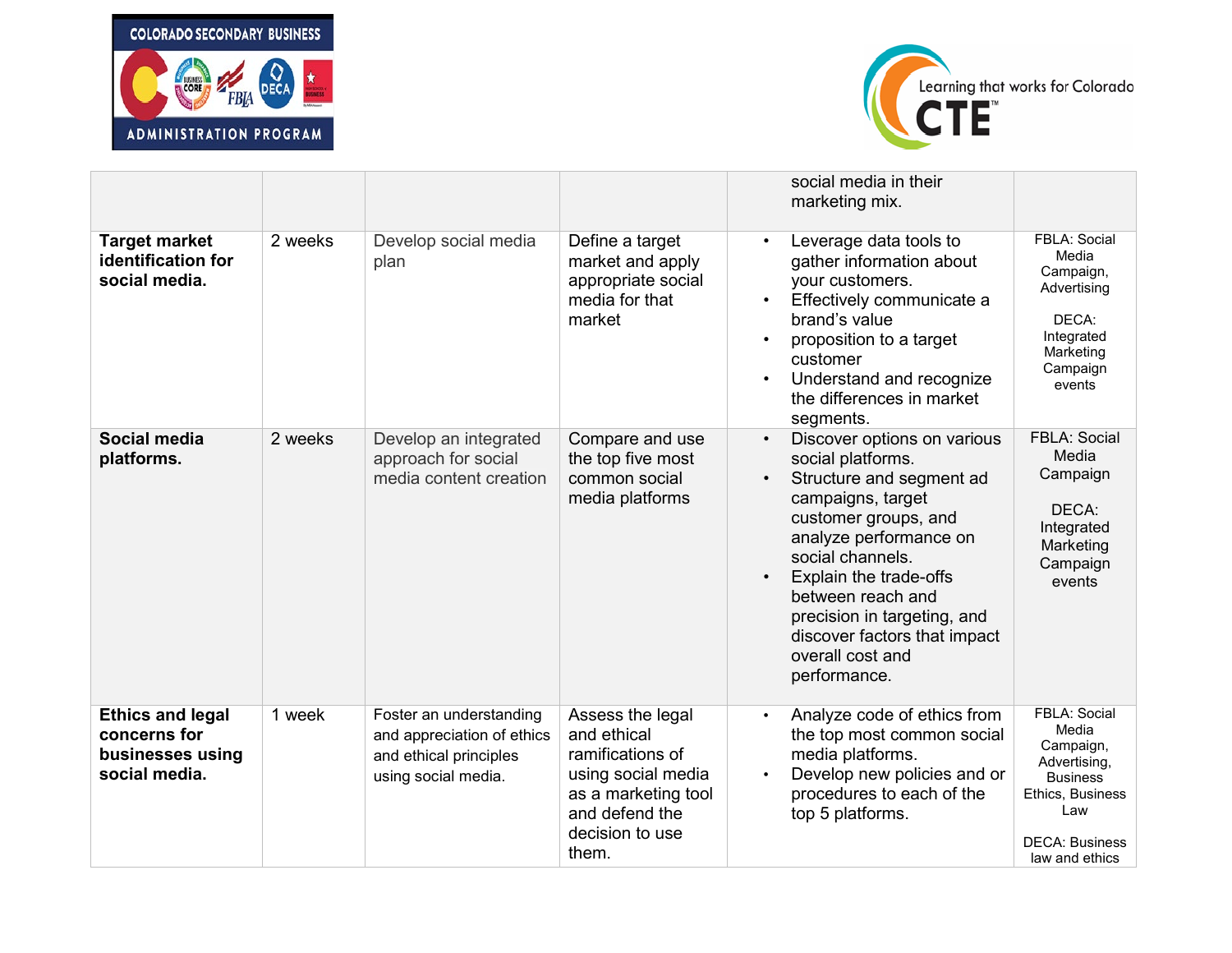



| <b>Content</b><br>development                                 | 2 weeks | Develop content<br>marketing strategy | Appraise the<br>importance of<br>content marketing                                     | Content development for social<br>media.<br>Content development for target<br>audiences and segments                                                                                                                                                                                                                                                                                                                                                             | <b>FBLA: Social</b><br>Media<br>Campaign,<br>Advertising,<br>Marketing<br>DECA:<br>Integrated<br>Marketing<br>Campaign<br>events |
|---------------------------------------------------------------|---------|---------------------------------------|----------------------------------------------------------------------------------------|------------------------------------------------------------------------------------------------------------------------------------------------------------------------------------------------------------------------------------------------------------------------------------------------------------------------------------------------------------------------------------------------------------------------------------------------------------------|----------------------------------------------------------------------------------------------------------------------------------|
| <b>Stages of</b><br>developing a<br>social media<br>strategy. | 4 weeks |                                       | Select different<br>options and apply<br>best practices for<br>content<br>development. | Structure campaigns, write a paid<br>search ad, and apply target<br>keywords<br>• Choose the optimal bidding type<br>for a paid search campaign.<br>• Reach existing customers with<br>retargeting based.                                                                                                                                                                                                                                                        | FBLA: Social<br>Media<br>Campaign,<br>Marketing<br>DECA:<br>Integrated<br>Marketing<br>Campaign<br>events                        |
|                                                               |         | Measure content<br>marketing results  | Determine how to<br>gauge the<br>performance of<br>campaign tactics.                   | • Choose the optimal bidding type<br>- cost per mille<br>(CPM), cost per click (CPC), or<br>cost per acquisition<br>$(CPA)$ – for paid social<br>campaigns.<br>Calculate CPM, CPC, click-through<br>rate (CTR), conversion, CPA, and<br>return on advertising spend<br>(ROAS).<br>• Analyze data to compare the<br>performance of two or more<br>channels. • Describe the purpose<br>of attribution in optimization and the<br>pros and cons of different models |                                                                                                                                  |
|                                                               |         |                                       | Determine how to<br>optimize digital<br>marketing strategy.                            | Design statistically sound A/B tests<br>for social media, paid search, and                                                                                                                                                                                                                                                                                                                                                                                       |                                                                                                                                  |